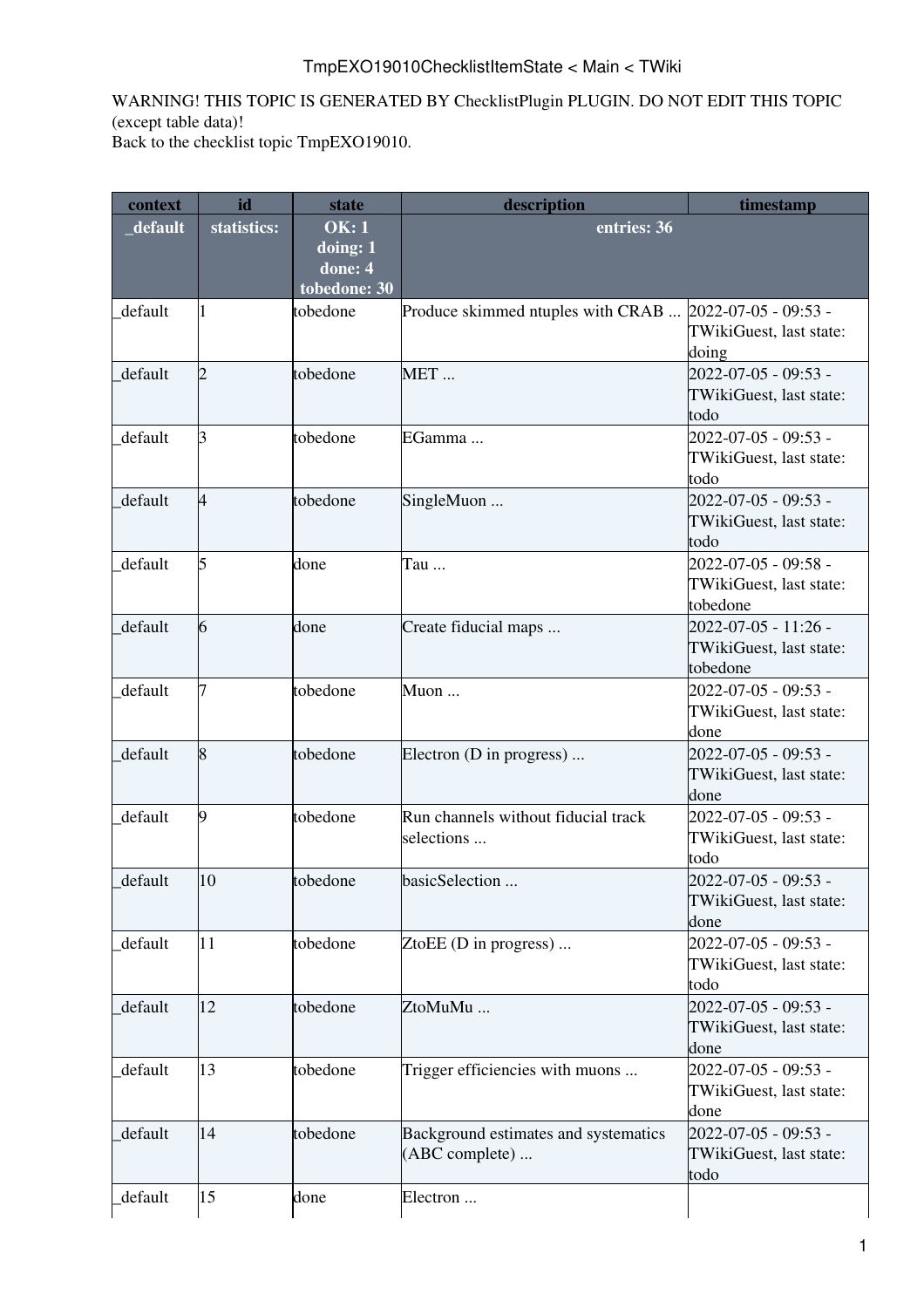|         |    |          |                                                        | 2022-07-05 - 12:41 -<br>TWikiGuest, last state:                         |
|---------|----|----------|--------------------------------------------------------|-------------------------------------------------------------------------|
| default | 16 | tobedone | Muon                                                   | tobedone<br>2022-07-05 - 09:53 -<br>TWikiGuest, last state:             |
| default | 17 | tobedone | Tau                                                    | todo<br>2022-07-05 - 09:53 -<br>TWikiGuest, last state:                 |
| default | 18 | tobedone | Fake                                                   | todo<br>2022-07-05 - 09:53 -<br>TWikiGuest, last state:                 |
| default | 19 | done     | ZtoMuMu                                                | todo<br>2022-07-05 - 12:53 -<br>TWikiGuest, last state:                 |
| default | 20 | doing    | ZtoEE                                                  | tobedone<br>2022-07-05 - 10:56 -<br>TWikiGuest, last state:<br>tobedone |
| default | 21 | tobedone | Fetch RAW and re-reco lepton P(veto)<br>passing events | 2022-07-05 - 09:53 -<br>TWikiGuest, last state:<br>todo                 |
| default | 22 | tobedone | Signal corrections                                     | 2022-07-05 - 09:53 -<br>TWikiGuest, last state:<br>todo                 |
| default | 23 | tobedone | Pileup                                                 | 2022-07-05 - 09:53 -<br>TWikiGuest, last state:<br>todo                 |
| default | 24 | tobedone | ISR weights                                            | 2022-07-05 - 09:53 -<br>TWikiGuest, last state:<br>doing                |
| default | 25 | tobedone | missing middle/outer hits (requires<br>fiducial maps)  | 2022-07-05 - 09:53 -<br>TWikiGuest, last state:<br>todo                 |
| default | 26 | tobedone | Trigger scale factors                                  | 2022-07-05 - 09:53 -<br>TWikiGuest, last state:<br>todo                 |
| default | 27 | tobedone | Signal Systematics                                     | 2022-07-05 - 09:53 -<br>TWikiGuest, last state:<br>todo                 |
| default | 28 | tobedone | Expected upper limits                                  | 2022-07-05 - 09:53 -<br>TWikiGuest, last state:<br>doing                |
| default | 29 | tobedone | Unblind observation                                    | 2022-07-05 - 09:53 -<br>TWikiGuest, last state:<br>todo                 |
| default | 30 | OK       | iets                                                   | 2022-07-05 - 11:25 -<br>TWikiGuest, last state:<br>tobedone             |
| default | 31 | tobedone | MET                                                    | 2022-07-05 - 09:53 -<br>TWikiGuest, last state:<br>tobedone             |
| default | 32 | tobedone | electrons (high ET)                                    | 2022-07-05 - 13:44 -<br>TWikiGuest, last state:                         |